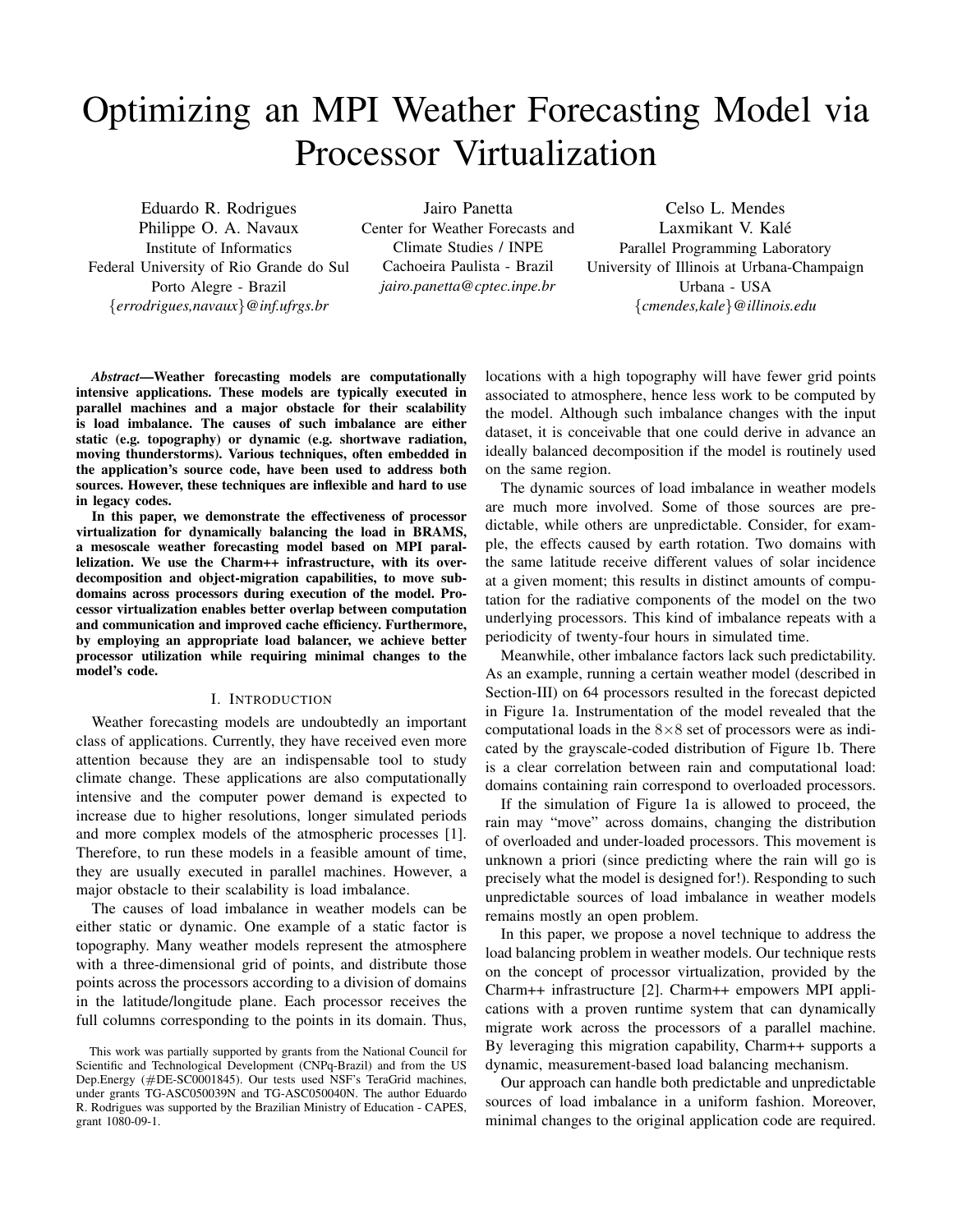

(a) Example of a real weather forecast



(b) Grayscale-coding of observed computational load on 64 processors

Fig. 1: Dynamic source of load imbalance

We present experimental results with an existing weather forecasting model, using real atmospheric data, to show that it is possible to improve the model's performance by employing appropriate load balancers.

The main contribution of this paper is to demonstrate that processor virtualization can be effectively used to improve performance of MPI applications that suffer from load imbalance, which is typically the case in weather and climate models. The rest of the paper is organized as follows. In Section-II, we review previous work in load balance for weather and climate codes. Section-III presents the tools that we use, namely a particular weather code (BRAMS) and the main features of Charm++. Section-IV describes how we adapted BRAMS to exploit processor virtualization. Section-V contains the results

from our experiments, and Section-VI presents our conclusions and future work.

# II. RELATED WORK

Various researches have studied the load balancing problem in weather and climate models. Ghan *et al* [3], for example, found that orography, which is a static input, causes load imbalance to the NCAR/CAM model.

Foster and Toonen [4] identified that physics computation also causes load imbalance in climate codes. Examples of physics computation are radiation, which changes with the movement of the planet, and cloud and moisture, which are transported with the movement of the atmosphere. They proposed a dynamic scheme to balance the load based on a carefully planned exchange of data across processors at each timestep. Their rationale was that the model employed three types of timesteps, with varying degrees of radiative calculations, and a good decomposition for one kind of timestep was not as good for the other kinds. When applying their scheme to the PCCM2 climate model, they achieved an overall improvement of 10% on 128 processors, but that improvement degraded with more processors. This technique requires a significant amount of data exchange between processors at each timestep. As the model is scaled, this overhead may dominate execution and offset any potential gains provided by the load balancing scheme. Also, implementing this scheme requires intimate knowledge of the application's code, to determine which variables must be exchanged between processors.

Xue *et al* [5] stated that sub-domains assigned to some processors may incur 20%-30% additional computation due to active thunderstorms. They also claimed that the complexity of the associated algorithm and the overhead imposed by the movement of load prevent the use of load balancing techniques.

In previous work by some of us [6], simulations had shown the maximum possible gains achievable with dynamic load balancing in RAMS, a predecessor of BRAMS. That study included simulations using an oracle with knowledge about the load throughout the entire execution. However, that ideal scenario assumed that the grid points could be flexibly assigned to any processor; in practice, both RAMS and BRAMS require rectangular domains per processor. These rectangles impose limitations to the distribution of grid points. Our present work, as we show in Section-IV, removes that limitation: the over-decomposition scheme enabled by Charm++ creates sub-domains that are "mini-rectangles" dividing each original domain. The ability to migrate these mini-rectangles enables balancing strategies with much finer granularity. Furthermore, this approach requires no changes to the original algorithm employed by the application.

# III. BACKGROUND

# *A. BRAMS Model*

BRAMS (Brazilian developments on the Regional Atmospheric Modeling System, RAMS) is a multipurpose regional numerical prediction model designed to simulate atmospheric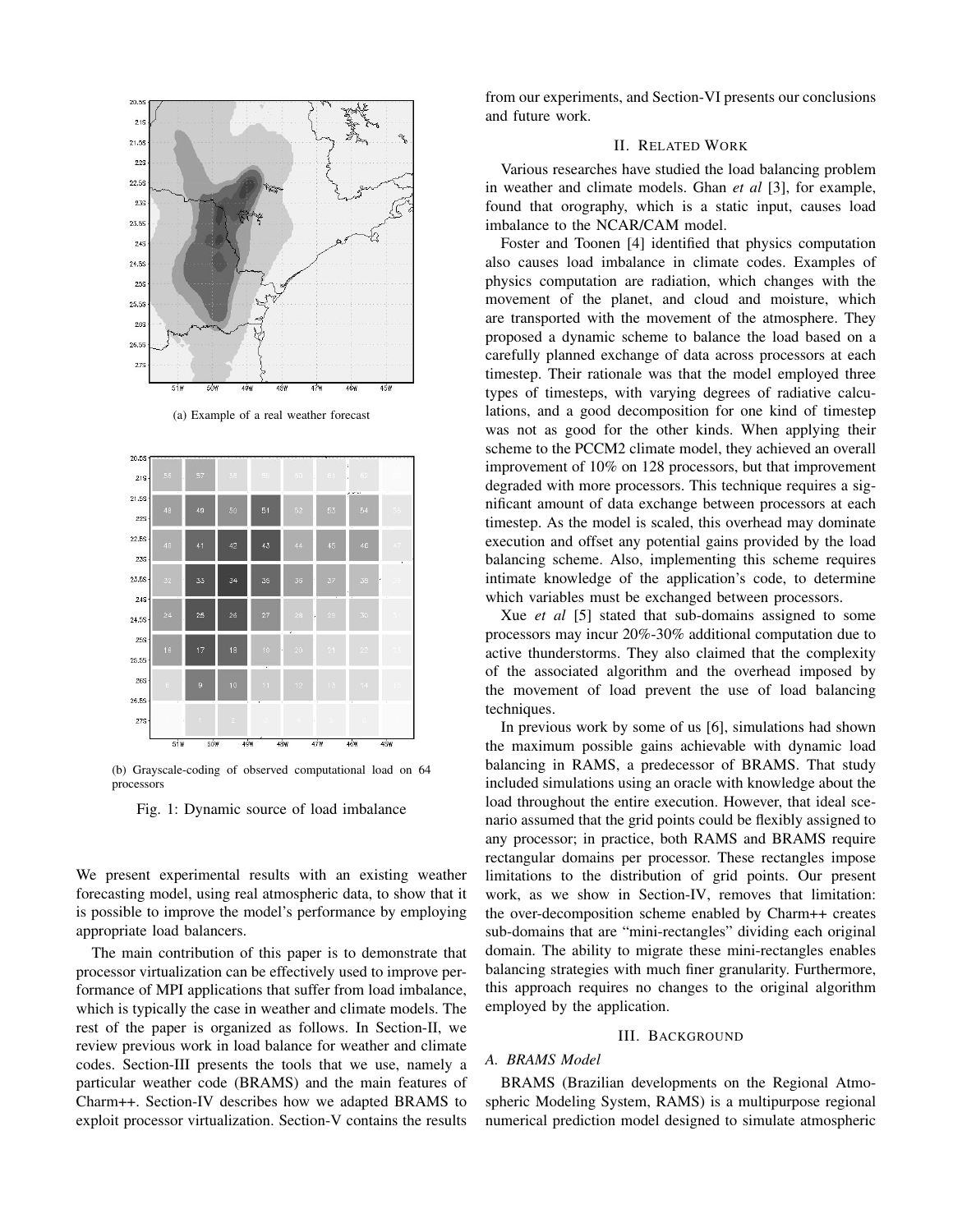circulations at many scales. It is used both for production and research world wide. It has its roots on RAMS [7], which solves the fully compressible non-hydrostatic equations described by Tripoli and Cotton [8], and is equipped with a multiple grid nesting scheme that allows the model equations to be solved simultaneously on any number of two-way interacting computational meshes of increasing spatial resolution. It has a set of state-of-the-art physical parameterizations appropriate to simulate important physical processes such as surface-air exchanges, turbulence, convection, radiation and cloud microphysics.

BRAMS started as a research project aimed to tailor RAMS to the tropics and to modernize its software structure. BRAMS modeling features extended the original RAMS to include cumulus convection representation as part of an ensemble version of deep and shallow cumulus scheme based on the mass flux approach [9], daily soil moisture initialization data [10] and a specific surface scheme that allows the representation of important tropical phenomena. More recently, a coupled aerosol and tracer transport model (CATT-BRAMS [11]) was developed to allow the study of emission, transport and deposition of gases and aerosols associated with biomass burning, such as those originated at the Amazon. CATT-BRAMS has been used in daily production mode at CPTEC to forecast air quality for the entire South America (see http://meioambiente.cptec.inpe.br/).

BRAMS uses Fortran 90 features to eliminate dusty deck software constructs from the original RAMS code, including static memory allocation and the heavy use of Fortran 77 commons, achieving production quality code while maintaining research flexibility. BRAMS is open source code freely available at http://brams.cptec.inpe.br/, supported and maintained by a modest software team at CPTEC that continuously transforms research contributions into production quality code to be incorporated at future code versions. It is also a platform for computer science research in themes such as grid computing [12], [13].

This work uses the current research version (BRAMS 5.0) that has enhanced parallelism when compared to the current production version. Up to the current production version, BRAMS used the original RAMS master-slave parallelism that partitions the horizontal projection of the 3D domain into rectangles as close to squares as possible, assigning one rectangle to each slave process. The current research version eliminates the master-slave parallelism to avoid memory contention on the master process, using all processes on the original domain decomposition. Resulting code eliminated the master memory bottleneck, enhancing parallel scalability up to O(1000) processors [14]. Load balancing became the major scalability bottleneck, partially due to rectangular domain decomposition but mainly due to the dynamic load variation during integration.

# *B. Processor Virtualization with Charm++*

Charm++ [2] is an object-oriented parallel programming system aimed at improving productivity in parallel programming while enhancing scalable parallel performance. A guiding principle behind the design of Charm++ is to automate what the system can do best, while leaving to the programmers what they can do best. It is assumed that programmers can specify what to do in parallel relatively easily, while the system can best decide which processors own which data units, as well as which work units each processor executes. This approach requires an intelligent runtime system, which Charm++ provides.

At its core, Charm++ employs the idea of *processor virtualization*, based on migratable objects. In this approach, the programmer decomposes a problem into a set of  $N$  objects that will execute on P processors, where ideally  $N \gg P$ . The programmer's view of the execution is of  $N$  objects and their interactions. Meanwhile, the underlying runtime system, implemented by Charm++, maps those objects to the  $P$  processors. This mapping is dynamic and objects can migrate across processors during execution, under control of the runtime system. That over-decomposition scheme effectively decouples the partitioning of the problem from the physical machine where the program will run. This, in turn, provides many opportunities for runtime optimizations, such as better overlap between computation and communication, or improved communication strategies.

Object-based virtualization leads to programs that automatically respect locality, in part because objects provide a natural encapsulation mechanism. At the same time, it empowers the runtime system to automate resource management. The combination of features in Charm++ has made it suitable for the expression of parallelism over a range of architectures, from multi-core desktops to existing petaFLOP-scale parallel machines. Moreover, it has enabled scaling real applications to thousands of processors on several scientific areas, such as molecular dynamics [15], quantum chemistry [16], computational cosmology [17], rocket simulation [18] and others.

# *C. Adaptive MPI*

Adaptive MPI (AMPI) is an implementation of the MPI standard based on Charm++ [19]. In AMPI, each MPI task is embedded in a Charm++ object and implemented as a user-level thread. Differently from kernel-threads, these userlevel threads are lightweight and result in very short contextswitch times [20]. Like any Charm++ object, those threads can migrate across processors as well. Hence, by using AMPI, many of the benefits from processor virtualization become available to *legacy* MPI applications, written in C/C++/Fortran.

In AMPI, because  $N$  Charm++ objects are used to implement the original MPI tasks, it is common to refer to those objects as *Virtual Processors* (VPs). Thus, an MPI code designed with a decomposition into  $N$  tasks has each of those tasks presented with the "illusion" of owning an AMPI virtual processor. Many VPs can share a physical processor during execution: each VP is associated to one of the userlevel threads comprising the process that is running on that processor. The ratio between the number of VPs and the number of physical processors  $(P)$  available for the program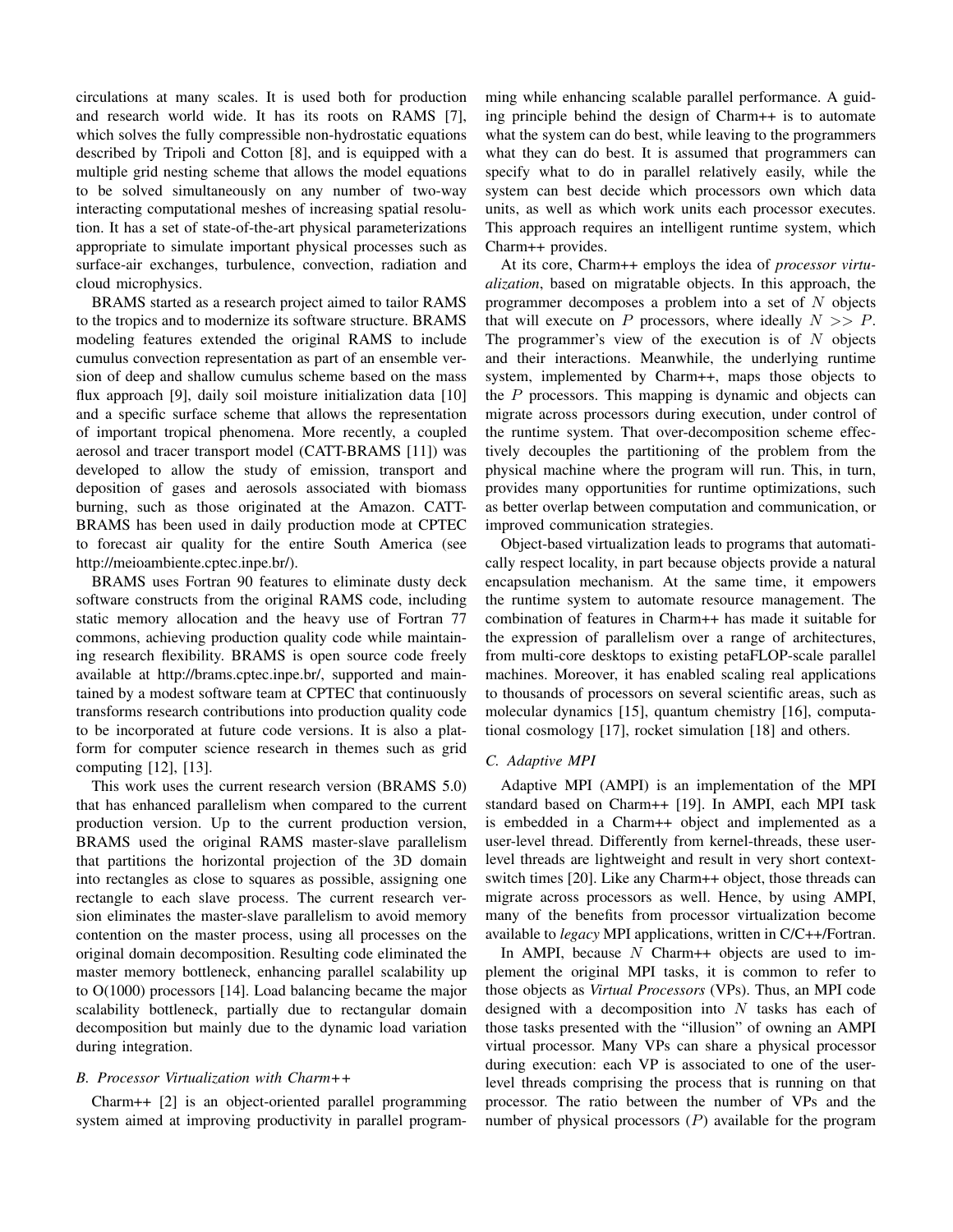is called the *virtualization ratio*. The ideal values for this ratio depend strongly on the underlying application.

A potential problem that may arise from the sharing of a physical processor by multiple VPs is a conflict in the access to global and static variables in the application. This is because the VPs are implemented as threads, therefore they share the same address space. With the original MPI, this conflict does not exist because each task has its own address space, hence a given global or static variable can be accessed by only one task. To resolve that conflict in AMPI, it is necessary to *privatize* those variables. There are a few different mechanisms for such privatization, with varying degrees of automation. Although the privatization process can result in some overhead due to context-switching during execution, there are techniques that keep this overhead low, regardless of the number of globals or statics in the application's code [21]. We demonstrate, in Section-IV, possible ways to handle this privatization issue.

# *D. Load Balancing in Charm++ and AMPI*

The Charm++ runtime system has a powerful loadbalancing infrastructure. This infrastructure contains instrumentation that, when enabled, automatically captures information about computational load and communication traffic from the various application sections. That information is typically used by the runtime system to decide how to redistribute the load across the underlying processors. The rationale in this approach is that observations from the recent past provide a good predictor of the execution in the near future.

Through this measurement-based load-balancing technique, several different balancing policies have been developed and become available for use by any Charm++ application [22]. Some of those policies focus on computation only, others favor communication, and there are also policies that combine those two aspects or consider the topology of the interconnection network [23]. It is also very simple to write new balancers that implement other policies. The specific policy to be used in an execution is selected in the command line.

In addition to the measured factors, the balancers can also employ application-specific information. There is an application interface that allows the programmer to pass arbitrary values to be considered in the balancing decisions. Those values can be derived from characteristics of the particular application.

The load-balancing infrastructure of Charm++ is made available to MPI programs through an AMPI extension implemented with the *MPI Migrate()* call. This function is a collective operation that, when invoked, triggers the load balancing mechanism. At this invocation, AMPI threads may migrate across processors, if the policy being used determines that such migration will improve application's performance.

# IV. BRAMS ADAPTATION TO AMPI

In general, adapting a given MPI code to use AMPI is a simple process. The only issue that requires attention is the proper handling of global and static variables, as explained in the previous section. In this section, we show what had to be done with BRAMS in regard to that. Additionally, we describe a new load balancer that we developed in Charm++, to implement a balancing policy more convenient for the characteristics of codes with a two-dimensional domain decomposition like BRAMS.

# *A. Over-Decomposition and Variable Privatization*

For a given MPI code to benefit from the advantages of AMPI, it must exploit processor virtualization. In this approach, the idea is to replace MPI's task decomposition with a new scheme that over-decomposes the same domain into a larger number of AMPI threads. Figure 2 illustrates that: on the left, we represent a regular domain decomposition with four MPI tasks, whereas the right side corresponds to a possible decomposition of the same domain into sixteen AMPI threads. With AMPI, there will be sixteen ranks, each associated to one thread. In this particular case, AMPI would have VP=16 and a resulting virtualization ratio of four. Other values of VP and virtualization ratio could be used as well. From the application's perspective, the execution with AMPI will behave similarly to an execution under sixteen MPI ranks.

Two issues have to be considered when using the overdecomposition scheme: (1) the application must have the property of binary reproducibility, which means that the numerical behaviour of the code is independent of the number of MPI ranks in use; and (2) the user has to consider the increase in memory usage due to the over-decomposition. This is because the amount of ghost cells and stack increases with the virtualization ratio. In our experiments, we measured an increase in memory usage. However, the benefits were still enough to justify the use of this technique.

In the example of Figure 2, AMPI will start the execution with threads  $\{0,1,4,5\}$  mapped to the first processor, threads  $\{2,3,6,7\}$  mapped to the second processor, and so on. As the execution progresses and the load balancer is invoked, threads may migrate across the four processors. Actual migrations depend on the observed behavior prior to load balancing and on the policy of the particular load balancer in use. Given the iterative behavior of BRAMS, a natural place to invoke the load balancer is between a certain number of timesteps in the simulation. To perform that invocation at every  $K$  timesteps, we simply added the following line at the end of the main loop in the BRAMS source code:

# *if* ( $mod(iteration, K) == 0$ ) call **MPI\_Migrate**()

When using the AMPI decomposition shown on the right of Figure 2, four threads share the same physical processor. As we observed in Section-III, this may create problems for global and static variables. On platforms that support the ELF format, AMPI provides a build-time flag that can automatically handle the privatization of global variables. This flag (*-swapglobals*) ensures that each thread will have its own version of a given global. At thread context-switch time, those versions are automatically switched by the Charm++ runtime system. Unfortunately, this method does not work for static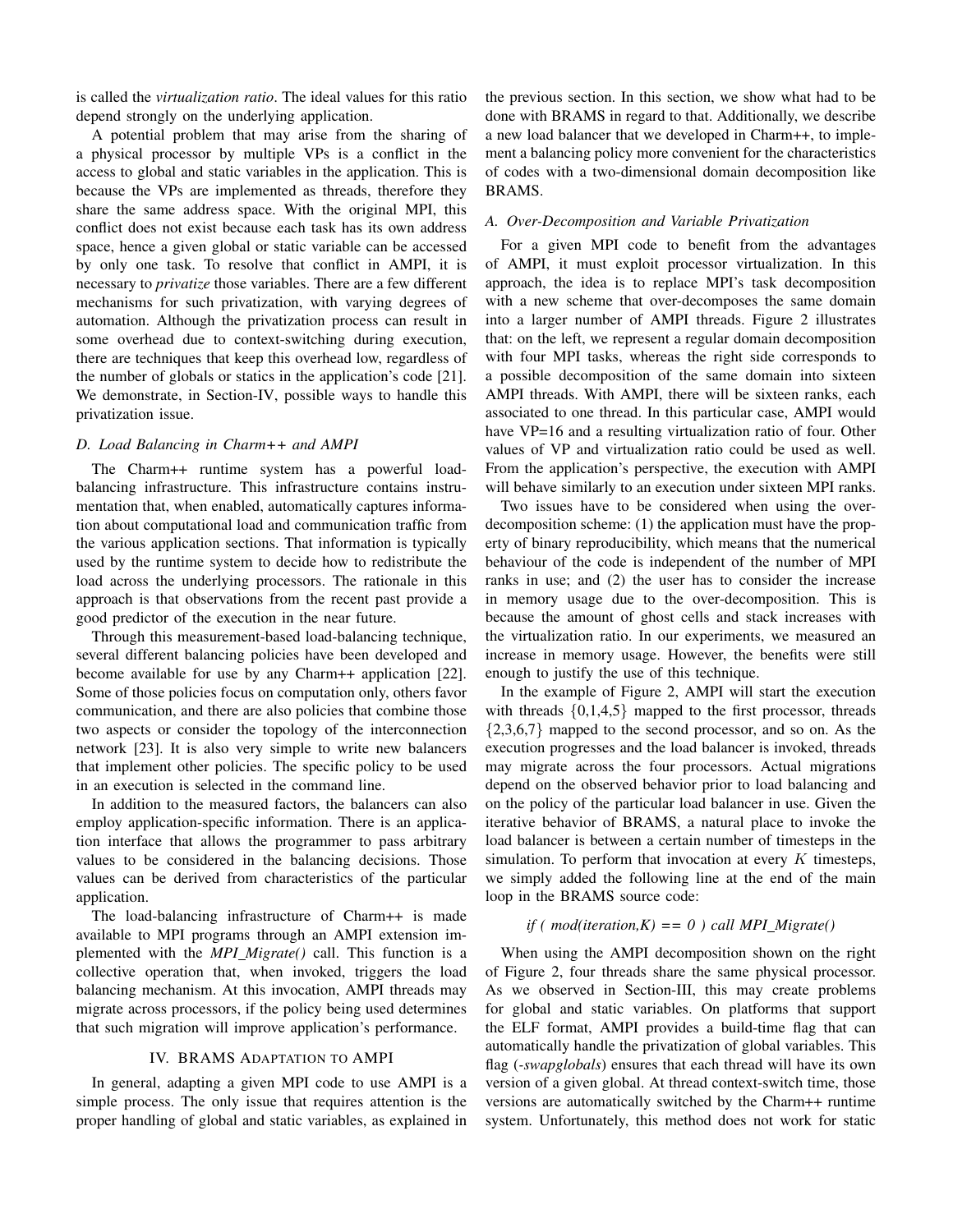

Fig. 2: Domain decomposition

variables. A possible workaround is to create a module, insert all static variables into that module, and replace their original declarations in the source code. This scheme would effectively transform the statics into globals, which could then be handled with *-swapglobals*.

While the *-swapglobals* scheme effectivelly privatizes global variables, it may not be very efficient in some cases, because it makes the time of thread context switch proportional to the number of globals in the code. The reason for this fact is that the *-swapglobals* flag forces the code to be compiled as shared library. Consequently, the linker creates a global offset table (GOT) that contains pointers to all global variables in the application. To privatize globals, at context switch the Charm++ runtime system changes every entry of the GOT to the corresponding data of the resuming thread. In some applications, however, the number of static and global variables is very large. Table I shows those numbers for BRAMS and for WRF, another popular weather forecasting code. For codes like these, with thousands of globals and statics, the context switch time becomes excessively large, as many operations are needed to update the GOT.

To eliminate this context switch overhead, we developed a new privatization strategy [21] based on Thread-Local Storage (TLS). TLS is employed by kernel-level threads to privatize data. It is used, for example, to implement the C directive *thread* in compilers. Because there is no such directive in Fortran, we modified the gfortran compiler to adopt the TLS scheme for all global and static variables. We also modified the Charm++ runtime system such that TLS storage implied using user-level threads, rather than kernel-level threads. These changes are generic and remain useful for any other Fortran code that needs to be used with AMPI. The TLS-based strategy has two advantages: (a) it makes context switches O(1) and (b) it also privatizes static data. For all experiments reported

| Model        | Globals | <b>Statics</b> | Commons |
|--------------|---------|----------------|---------|
| <b>BRAMS</b> | 10205   | 519            | 32      |
| $WRF-v.3$    | 8661    | 550            | 70      |

TABLE I: Number of global and static variables in two meteorological models.

in this current paper, we used this TLS strategy.

# *B. New Load Balancer in Charm++*

Charm++ provides a series of load balancers implementing different balancing policies. As already explained, those balancers can be applied to any AMPI program via the trivial insertion of the *MPI\_Migrate()* call; no other application changes are required. Because they were designed to be general-purpose, most of the existing Charm++ balancers consider only computational load or communication traffic in their balancing decisions. This generality favors wide applicability, but misses opportunities for optimizations in particular cases.

In a typical BRAMS execution under MPI, a processor associated to a given domain exchanges information with the processors of domains around it at each timestep. This communication occurs to allow the processors to exchange data near the domain borders. Several atmospheric variables are contained in those exchanges. There are also broadcasts and reductions for I/O, but those operations are much less frequent; they occur at the beginning of the execution and between a certain number of timesteps. In general, these I/O operations do not affect the code's performance.

The existing set of load balancers in Charm++/AMPI includes two balancers that could, in principle, be useful in BRAMS: *RefineCommLB* and *RecBisectBfLB*. The first balancer (*RefineCommLB*) moves threads away from the most overloaded processors, taking communication into account as well; it limits the number of threads that actually migrate. Meanwhile, *RecBisectBfLB* uses the thread communication graph to recursively partition the threads, according to their observed loads, until there is one partition for each processor. Hence, both balancers consider computational load and communication traffic. However, as we show in the next section, none of these balancers fits well the two-dimensional spatial domain decomposition of BRAMS.

We developed a new Charm++ balancer based on the recursive bisectioning idea. We place the various threads with their loads into a two-dimensional Hilbert space-filling curve [24], and then recursively bisect that curve until the number of segments is equal to the number of processors. Because the Hilbert curve preserves spatial locality, threads corresponding to sub-domains that are close in space are likely to be assigned to the same processor. This implies that a significant amount of communication between threads will be local to the same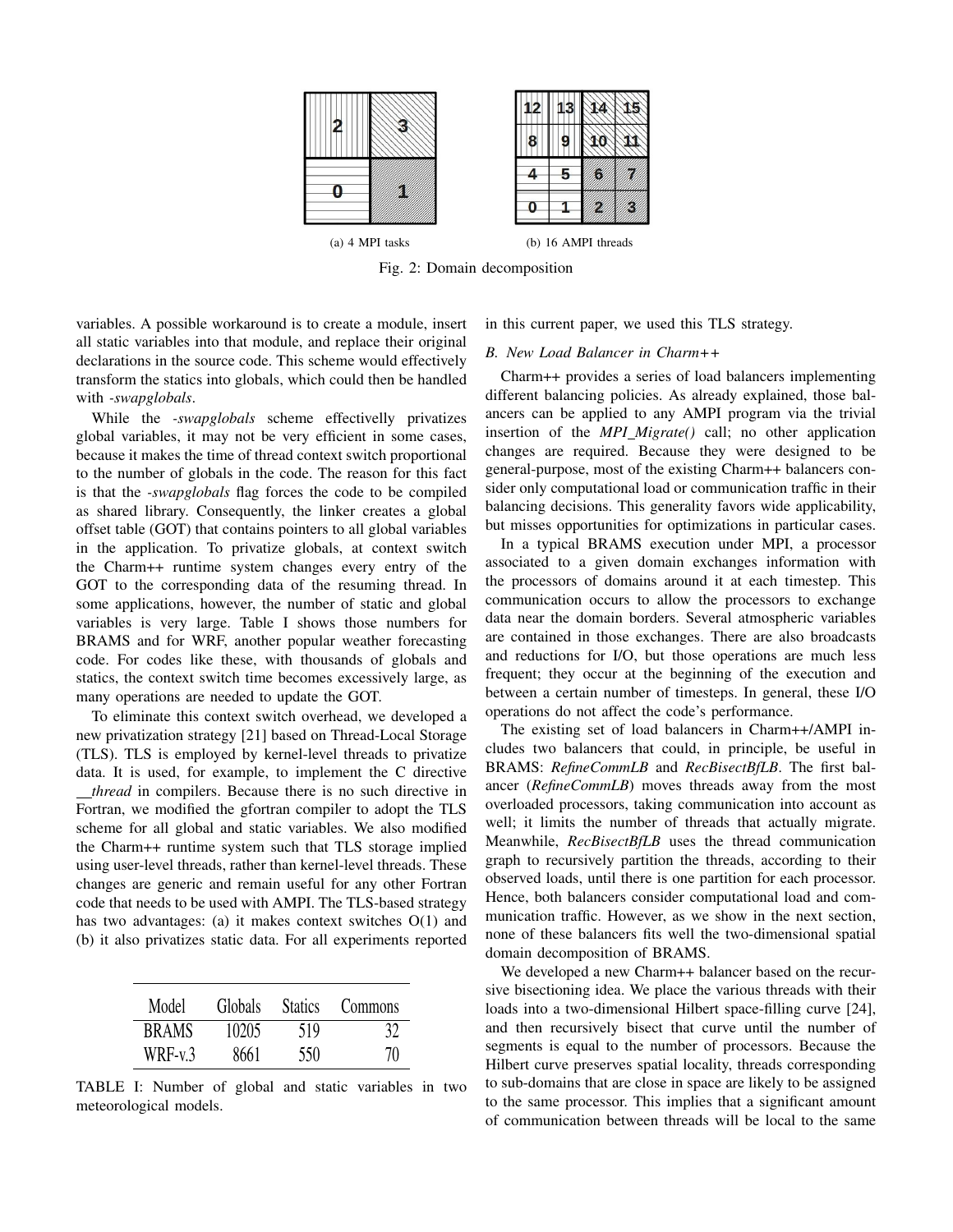processor, which benefits application performance. Figure 3 shows the Hilbert curve for the example of Figure 2.

## V. EXPERIMENTAL RESULTS

In this section, we evaluate the impact of applying processor virtualization to BRAMS. We divided our tests in two parts: first, we simply varied the virtualization ratio, without introducing any thread migration; next, we used migration to balance the load across processors. For both cases, we conduct a quantitative evaluation of the overall application performance and of the factors leading to that observed performance.

All our tests were performed on a Cray XT5 system (*Kraken*), whose nodes have two 2.6GHz six-core AMD Opteron processors. This machine uses the Cray SeaStar2+ network to connect its nodes. As our test case, we employed a grid with 40 vertical levels and  $512\times512$  points for a region in the southeast of Brazil (the same region depicted in Figure 1a), corresponding to a horizontal resolution of 1.6 Km. We conducted four-hour forecasts in BRAMS with a timestep of 6 seconds.

# *A. AMPI Virtualization Effects*

We started our experiments by analyzing the impact of using solely processor virtualization in BRAMS, i.e. we simply varied the number of virtual processors for executions on a fixed number of physical processors. As the number of virtual processors increases, some overhead is expected to occur, because over-decomposition also means that control code (e.g. ghost zone exchange) will increase as well. On the other hand, a virtualized execution can benefit from automatic overlap of computation and communication, even without explicit use of nonblocking MPI calls: when a certain virtual processor blocks on a receive, another virtual processor can execute. In addition, this approach allows for better cache use, because each sub-domain is smaller than it would be in a non-virtualized environment. Consequently, these smaller subdomains can more easily fit in cache.

Using 64 physical processors, we conducted executions of BRAMS with AMPI employing, respectively, 64, 256, 1024 and 2048 virtual processors. These executions corresponded to virtualization ratios of 1, 4, 16 and 32, respectively. The mapping of virtual processors to physical processors was in a blocked fashion similar to what had been shown in Figure 2b.

Table II shows the results of these experiments. As it can be seen from this table, the execution time decreases

| 12 | 13 | 14 | 15 |
|----|----|----|----|
|    | q  | 40 | 11 |
|    | 5  | 6  |    |
| A  |    | 2  | 3  |

Fig. 3: Hilbert curve for the case of 16 threads

| <b>Configuration</b>    | <b>Execution Time (s)</b> |  |
|-------------------------|---------------------------|--|
| No Virtualization       | 4970.59                   |  |
| 256 virtual processors  | 3857.53                   |  |
| 1024 virtual processors | 3713.37                   |  |
| 2048 virtual processors | 4437.50                   |  |

TABLE II: BRAMS execution time on 64 processors



Fig. 4: Effect of virtualization on BRAMS performance

22.4% with 256 virtual processors. The decrease with 1024 virtual processors is slightly better: 25.3%. However, with 2048 virtual processors the reduction is only 10.7%. Therefore, there seems to exist a stagnation point beyond which adding more virtual processors does not improve performance.

Figure 4 compares the performance of two of those executions, one without virtualization and another with a virtualization ratio of 16. Both executions present peaks that occur with a period of 100 timesteps: these correspond to timesteps in which radiation modeling is active. For the virtualized execution, there is a wide "amplitude" in the observed duration of the timesteps; this occurs because those timing measurements are made on thread zero. In the virtualized execution, that thread shares the physical processor with fifteen other threads. The order of thread execution is determined by the Charm++ scheduler, and may vary across the simulation. Hence, thread zero's slot of execution fluctuates as the simulation progresses.

To determine the reasons for the performance improvements as we raise the number of virtual processors, we compared the cases of 256 and 1024 virtual processors, respectively, to the non-virtualized configuration. We enabled the automatic Charm++ instrumentation to capture detailed performance data during a section of the simulations (i.e. between timesteps 1250 and 1270), and analyzed the obtained data with our *Projections* performance analysis tool [25].

Figure 5 shows CPU usage for the various configurations. The bars represent the amount of CPU used during the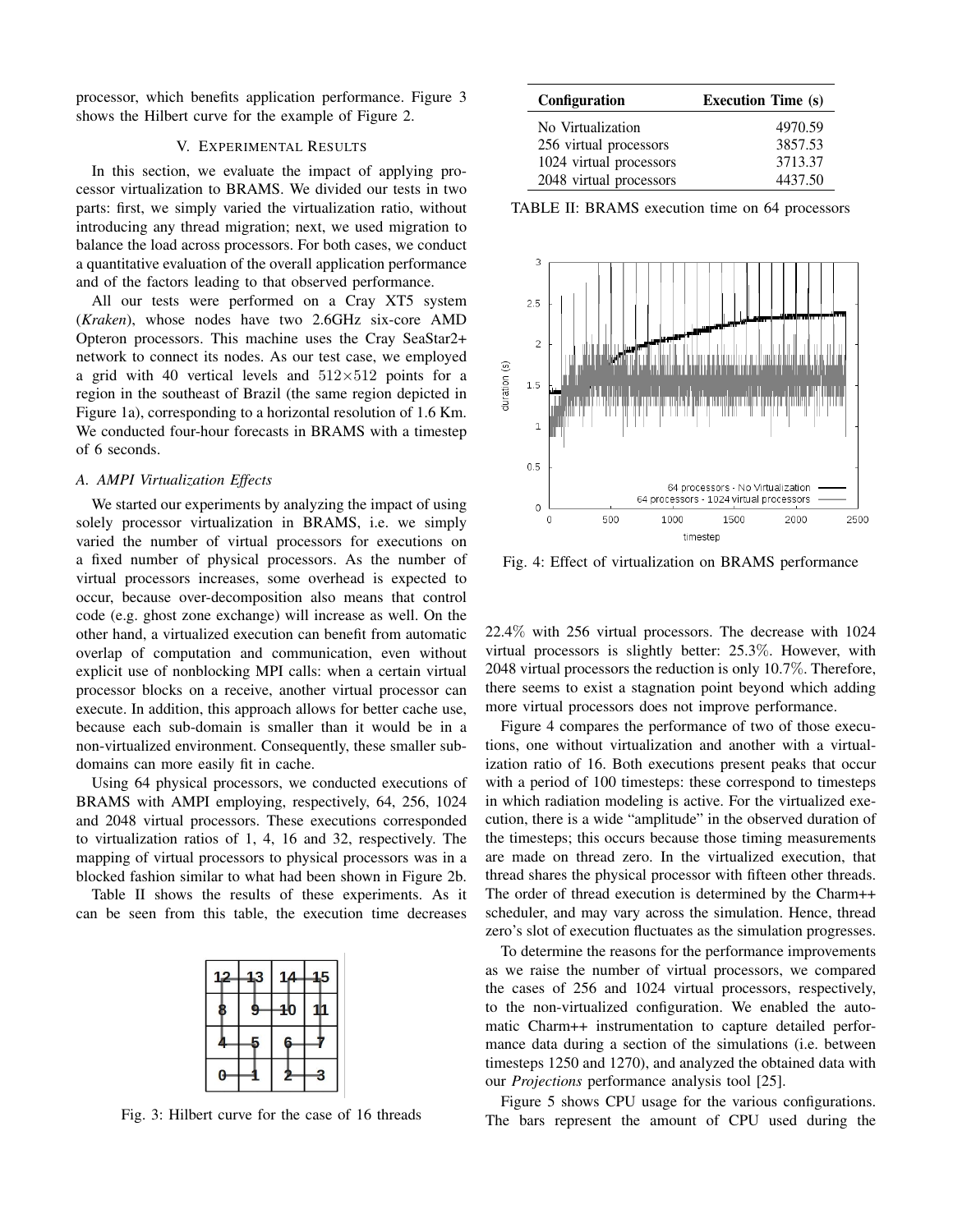

Fig. 5: CPU utilization for various virtualization ratios

measured period. There is one bar for each physical processor and the first bar is the average CPU usage. Without virtualization (Figure 5a), the average CPU usage was 44%. This CPU use is fairly low and could indicate that the subdomains were too small. However, this experiment represents

a typical size of a BRAMS simulation, where each subdomain has  $64\times64 = 4096$  columns of the atmosphere and the ghost-zone contains only 256 more columns. Furthermore, the experiments were run on a machine with a fast interconnection. Therefore this CPU usage is well representative of what an average user would experience with this application.

When we use four virtual processors per real processor (Figure 5b), the average CPU usage improves to 73%. The reason for this improvement is that the waiting time that each processor would experience is filled with computation of other virtual processors that are ready to execute. As we increase the virtualization degree further to sixteen virtual processors, however, we do not see any additional improvement (Figure 5c). In this case, the average CPU usage is still 73%. This is because the bottleneck is no longer idle time, but load imbalance (notice that some processors in Figure 5b were already near 100% utilization). Nevertheless, this higher degree of virtualization allows for more flexibility when using migration for load balancing. The average CPU usage for the case of 2048 virtual processors (not shown here) is also 73%. As we will show, another reason must exist to explain the performance loss for this case in Table II.

We also analyzed cache utilization, by reading the hardware performance counters of the AMD processors. We used the Performance Application Programming Interface (PAPI) library [26] to access those counters. While using this library in a non-virtualized environment is trivial, one cannot use the same instrumentation in a virtualized execution, because the runtime system does not guarantee that the threads (virtual processors) are executed in an appropriate order. Therefore, we developed a scheme to ensure that the first thread entering the code section started the PAPI counters and the last thread leaving that section read those counters. Hence, our measured values account for the execution of all threads on a given processor. We used global variables forced to be shared among threads to control this scheme.

The performance gains of the cache should arise from the Brams code structure. In a time-step of Brams, similarly to other meteorological models, the various physical processes are called in sequence. Each of those processes performs its associated computation for the entire local sub-domain, hence the second physical process can benefit from the fact that the sub-domain is still in cache due to the computations of the first physical process. This effect repeats for the remaining physical processes within the same time-step. This performance gain is maximized when the local sub-domain matches the size of cache.

The measured amounts of cache misses for the period corresponding to the timesteps of interest in the application are presented in Table III. A consistent decrease in cache misses can be seen in both L2 and L3 caches for the cases of 256 and 1024 virtual processors. That confirms the improvement in spatial locality that virtual processors allow.

The cache misses for the case of 2048 virtual processors, however, increased. The reason for this increase, and the corresponding increase in execution time observed in Table II,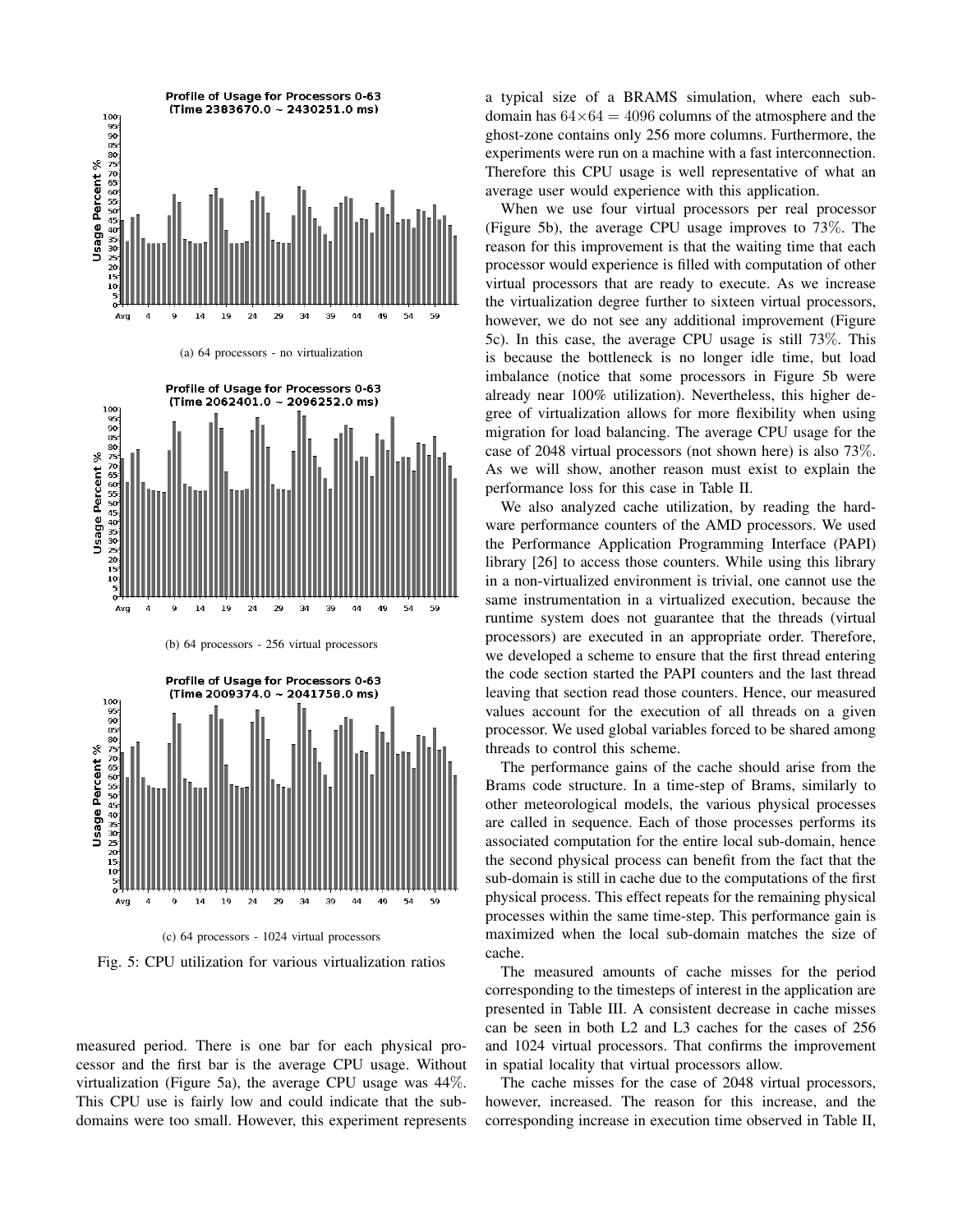| Configuration           | L <sub>2</sub> cache misses | L <sub>3</sub> cache misses |
|-------------------------|-----------------------------|-----------------------------|
| No Virtualization       | 12.416M                     | 8.448M                      |
| 256 virtual processors  | 10,560M                     | 4.416M                      |
| 1024 virtual processors | 9.408M                      | 3,904M                      |
| 2048 virtual processors | 13,696M                     | 5,056M                      |

TABLE III: Total number of cache misses on 64 processors in BRAMS

is that the sub-domains for this case are too small and cannot benefit from all cache space available. Since context switch among threads occurs in this virtualized execution, the data of a sub-domain cannot stay in cache for a long period, because it has to give room for data from other virtual processors. The same fact happens with 256 and 1024 virtual processors, but in those cases more cached data is used between context switches. We confirmed this by running a new experiment with 1024 virtual processors but using only 32 physical processors. The resulting numbers of L2/L3 cache misses were 9,372M and 4,038M, respectively. Those numbers are very close to the original results with a virtualization ratio of 16, despite employing a new ratio of 32. Hence, we can conclude that the lower cache utilization measured in the last row of Table III is due to the smaller sub-domain size combined with the use of virtualization. In summary, there is a sweet spot in performance that is reached when the size of the sub-domain assigned to each virtual processor best matches the underlying cache sizes, in particular the size of the L3 cache, which accounts for the most expensive misses on the AMD Opteron.

# *B. Migration for Load Balancing*

In addition to the benefits presented in the previous section, the virtualized implementation of MPI enables migration of virtual processors. This feature allows users to perform load balancing by migrating certain virtual processors from more loaded processors to less loaded ones. The user must still choose (or develop) a strategy that will coordinate migrations.

To evaluate the effectiveness of some load balancing strategies, we present in this subsection the experimental results of a forecast that has a localized thunderstorm. This thunderstorm causes an imbalance that delays the execution of the entire forecast. We started our tests with two existing Charm++ load balancers described in section IV-B: *RefineCommLB* and *RecBisectBfLB*. Since migration costs in BRAMS may be high due to the code's large memory footprint, we chose to test *RefineCommLB* because it favors fewer migrations [22]. *RecBisectBfLB*, in turn, partitions the threads according to their loads and attempts to maintain in the same partition threads that interact with each other; this partitioning scheme should respect the communication pattern existing in BRAMS.

In addition to those two load balancers, we also tested the newly developed balancer based on Hilbert curves (*HilbertLB*). That balancer requires a mapping of threads into the Hilbert curve and a recursive cut algorithm. Both the cut algorithm and the mapping have an efficient implementation [27].



Fig. 6: CPU usage with *RecBisectBfLB* balancer

We inserted calls to the load balancer in BRAMS every 600 timesteps (i.e. at every hour of simulated time). In our test case, the thunderstorm happens in the southeastern region of Brazil, as shown in Figure 1a. During the four-hour forecast, we observed that the thunderstorm moved slightly to the south.

Table IV compares the execution times of five different types of configurations, including different load balancers. The *Speedup* column corresponds to the speedup with respect to the non-virtualized case. According to Table IV, the balancer that best improved performance was the one based on the Hilbert curve (*HilbertLB*). We analyzed some portions of these executions with *Projections*, to identify the reasons for the inefficacy of the *RefineCommLB* and *RecBisectBfLB* load balancers. Using *RefineCommLB*, a good load balance was not achieved. The resulting CPU usage (not shown here) was similar to that without any load balancer. This means that *RefineCommLB* did not migrate enough threads to neutralize the imbalance.

Meanwhile, *RecBisectBfLB* did produce a well balanced load, as shown in Figure 6. However, the CPU usage was quite low. One key reason for this fact is communication. If threads corresponding to neighbor sub-domains migrate to different processors, the cross-processor communication volume will be high, which hurts CPU usage. Although *RecBisectBfLB* considers the communication graph to rebalance load, it does not attempt to minimize communication across processors. Hence,

| <b>Configuration</b>       | Execution<br>Time (s) | <b>Speedup</b> |
|----------------------------|-----------------------|----------------|
| No virtualization          | 4987.51               |                |
| No load balancer - 1024 VP | 3713.37               | 25.55%         |
| RefineCommLB - 1024 VP     | 3714.92               | 25.52%         |
| RecBisectBfLB - 1024 VP    | 4527.60               | 9.23%          |
| $HilbertLB - 1024 VP$      | 3366.99               | 32.50%         |

TABLE IV: Load balancing effects on BRAMS (all experiments were run on 64 real processors)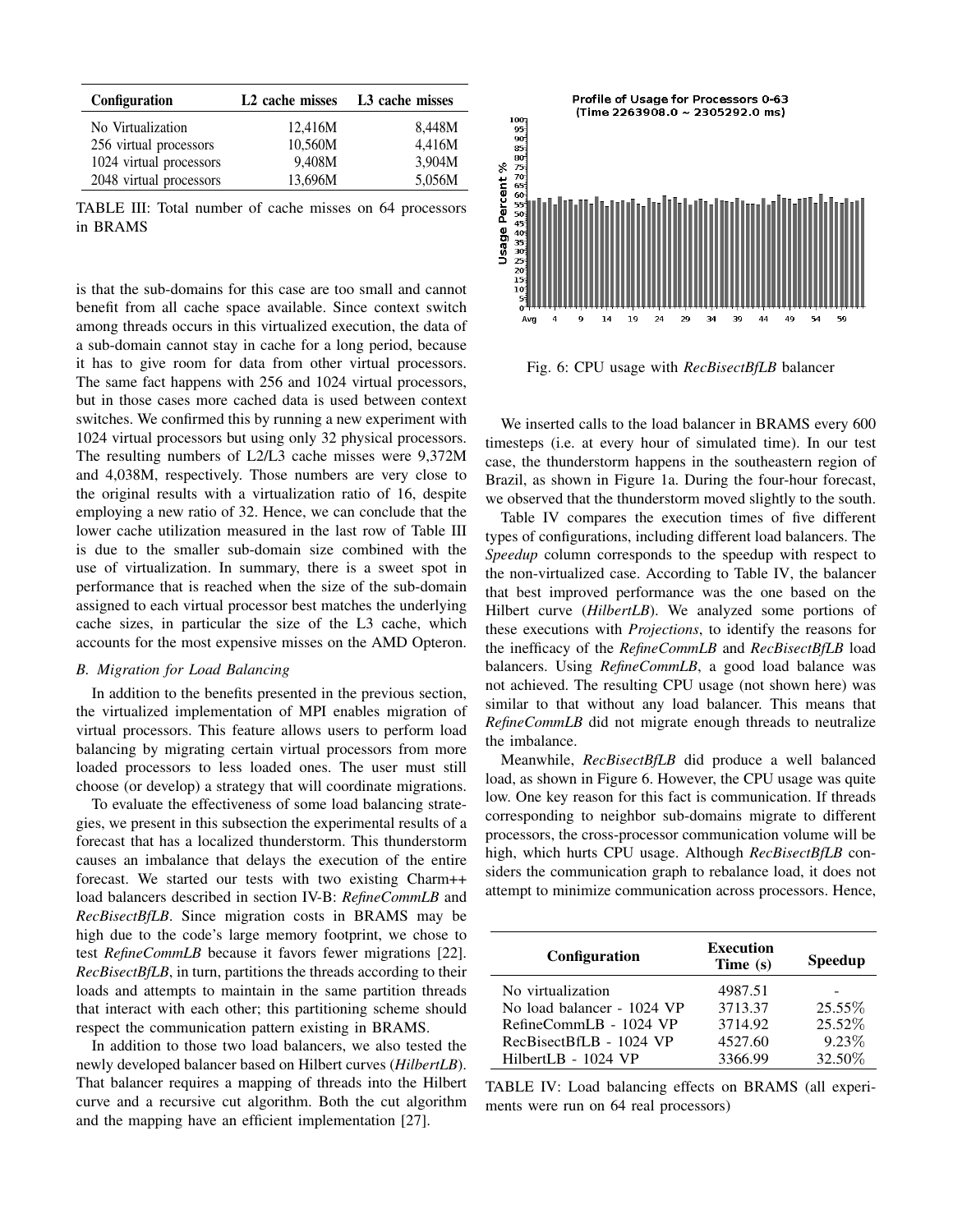

Fig. 7: Cross-processor communication volume in BRAMS with different load balancers

*RecBisectBfLB* does not necessarily partition the sub-domains into square blocks, which would minimize the communication between blocks for BRAMS. Conversely, *HilbertLB* keeps the sub-domains in approximately square blocks (see Figure 3) and consequently the external communication is kept low. This is confirmed by Figure 7, which shows the cross-processor communication volumes with *RecBisectBfLB* and *HilbertLB*. Due to the lower communication volume, *HilbertLB* achieves much better processor utilization, and also very good load balance, as demonstrated in Figure 8.

The overall performance of the BRAMS execution with *HilbertLB* can be seen in Figure 9. The timestep durations in this execution are significantly shorter than those observed in Figure 4, where no virtualization or no load balancing had been employed. The load balancing calls in Figure 9, in particular the first one at timestep 600, were quite effective in improving performance. Notice, though, that we should avoid calling the load balancer too often, since there is a cost for that call and for corresponding thread migrations: in the execution of Figure 9, timesteps 600/1200/1800 had durations of 24.6s, 14.7s and 12.2s, respectively. Those durations are much higher than in other timesteps of that execution. Hence, there is a relatively heavy cost in each load balancing call. Nevertheless, that cost is well amortized by the gains observed in subsequent timesteps, leading to the improved performance of Table IV.

# VI. CONCLUSIONS

Although meteorological models typically use a regular three-dimensional grid and, in a parallel execution, each processor executes the same code, this type of application is subject to load imbalance. However, most models currently do not perform load balance, due to the complexity involved with this task. This paper described the use of processor virtualization in a weather model to simplify the adoption of load balancing strategies in MPI legacy codes. The amount of change to the original application is minimal.

Our approach relies on AMPI, a virtualized implementation of MPI, where the domain is decomposed in more sub-domains than available processors. Each sub domain is assigned to a virtual processor and each real processor handles a set of virtual processors. A virtual processor can migrate from a real processor to another in order to rebalance load. In our experiments, we found that just the over-decomposition is already beneficial for the employed application: we obtained up to 25.5% reduction in execution time. This reduction can be attributed to the overlap of communication and computation and to better use of the cache hierarchy.

Furthermore, by carefully choosing a load balancing strategy, we managed to further reduce the execution time by  $7\%$ , reaching a total gain of 32.5%. For the BRAMS meteorological model, the appropriate balancing strategy was one that takes into account the communication across the sub-domains. We used a Hilbert curve to map the 2-D domain decomposition to a 1-D space. The curve is then cut into segments so that each segment has approximately the same load. Due to properties of the Hilbert curve, the corresponding sub-domains on a given segment should be close in the 2-D space and, consequently, the cross-processor communication is reduced.

As an ongoing work, we are investigating strategies to determine the best moment to invoke the load balancer. Although simple, a fixed-rate approach may not be the most adequate: the processor loads may vary quite abruptly in some occasions, due to the movement of thunderstorms that cross the boundaries of regions assigned to some of the processors. Therefore, using a varying invocation scheme may produce better results. We are also analyzing if meteorological information, available in the model, could be used to further improve the balancing decisions that are taken when a load balance is performed.

#### **REFERENCES**

- [1] J. Kinter III and M. Wehner, "Computing issues for WCRP weather and climate modeling," in *WCRP Modeling Panel*, Exeter, UK, 2005.
- [2] L. V. Kale, E. Bohm, C. L. Mendes, T. Wilmarth, and G. Zheng, "Programming Petascale Applications with Charm++ and AMPI," in *Petascale Computing: Algorithms and Applications*, D. Bader, Ed. Chapman & Hall / CRC Press, 2008, pp. 421–441.